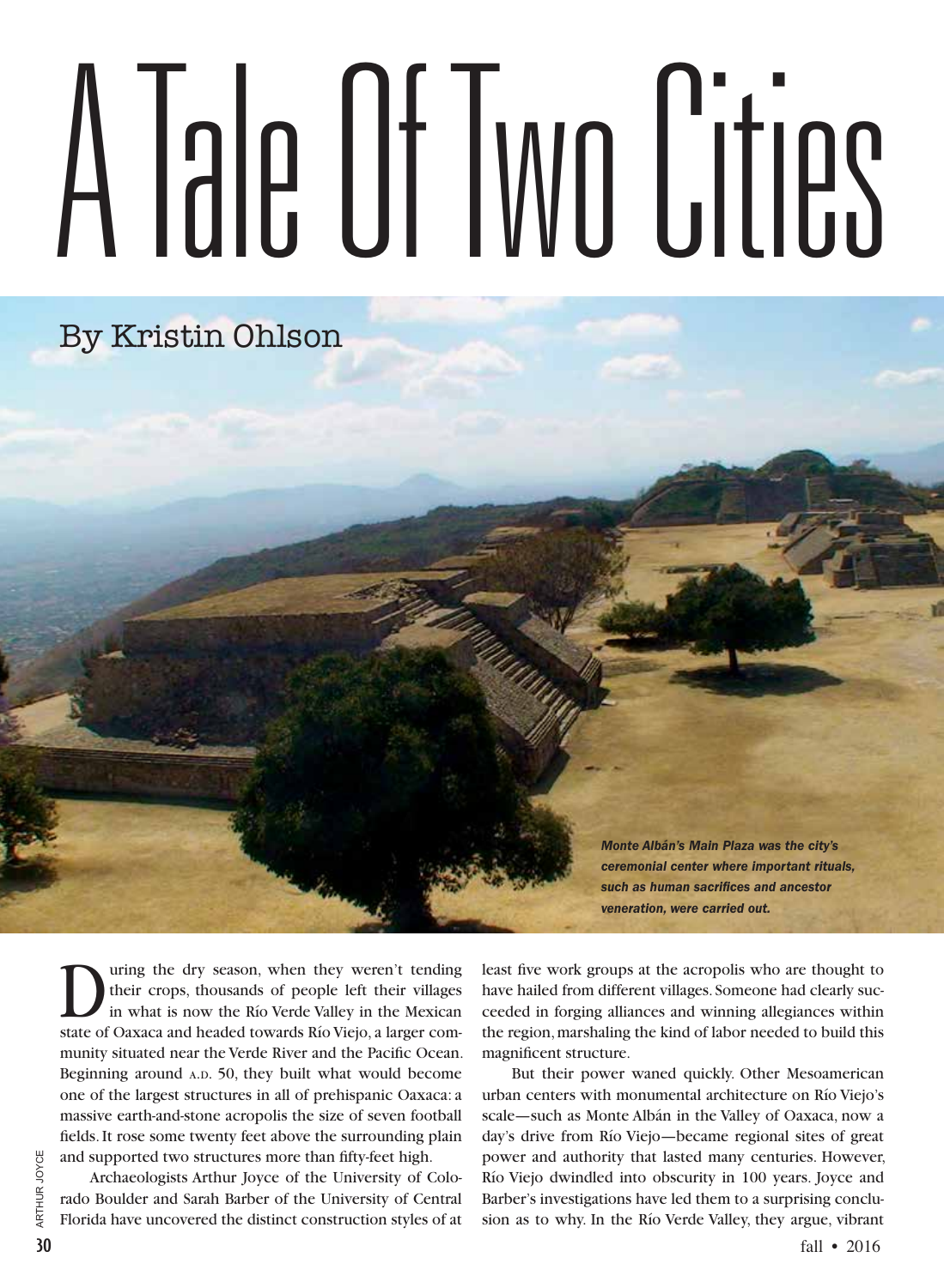It's generally thought that religion contributed to political and social unification in ancient times, but research in southern Mexico indicates that wasn't always the case.



religious practices in the villages—especially communal burials of the dead under the floors of public buildings rooted people to the villages and prevented Río Viejo's elites from consolidating power in the urban center.

Archaeologists tend to think that big transitions like the building or abandonment of cities stem from factors like economics, politics, warfare, and environmental challenges. "Those explanations weren't adding up," says Joyce, who has spent thirty years conducting research in the Río Verde Valley. "But in the last twenty years, some archaeologists have been increasingly looking at the interconnection of religion with social life and seeing it as central to social change."

american archaeology 31 The assumption has been that religion tends to build

unity and institutionalize authority. But Joyce, Barber, and others have a different perspective. In Mesoamerica, these scholars are paying particular attention to indigenous worldviews in which interactions with the divine were part of everyday life. In post-Conquest narratives, native people explained to Spanish scribes that they viewed the world as rippling with life and purpose: mountains, streams, plants, and other natural things were not only alive, they possessed souls.

Even buildings were given life as a result of elaborate rituals that "ensouled" them. Once alive, the buildings received ritual offerings by the people that used them. These buildings were like members of the community as well as places for beseeching the gods. "The indigenous people didn't see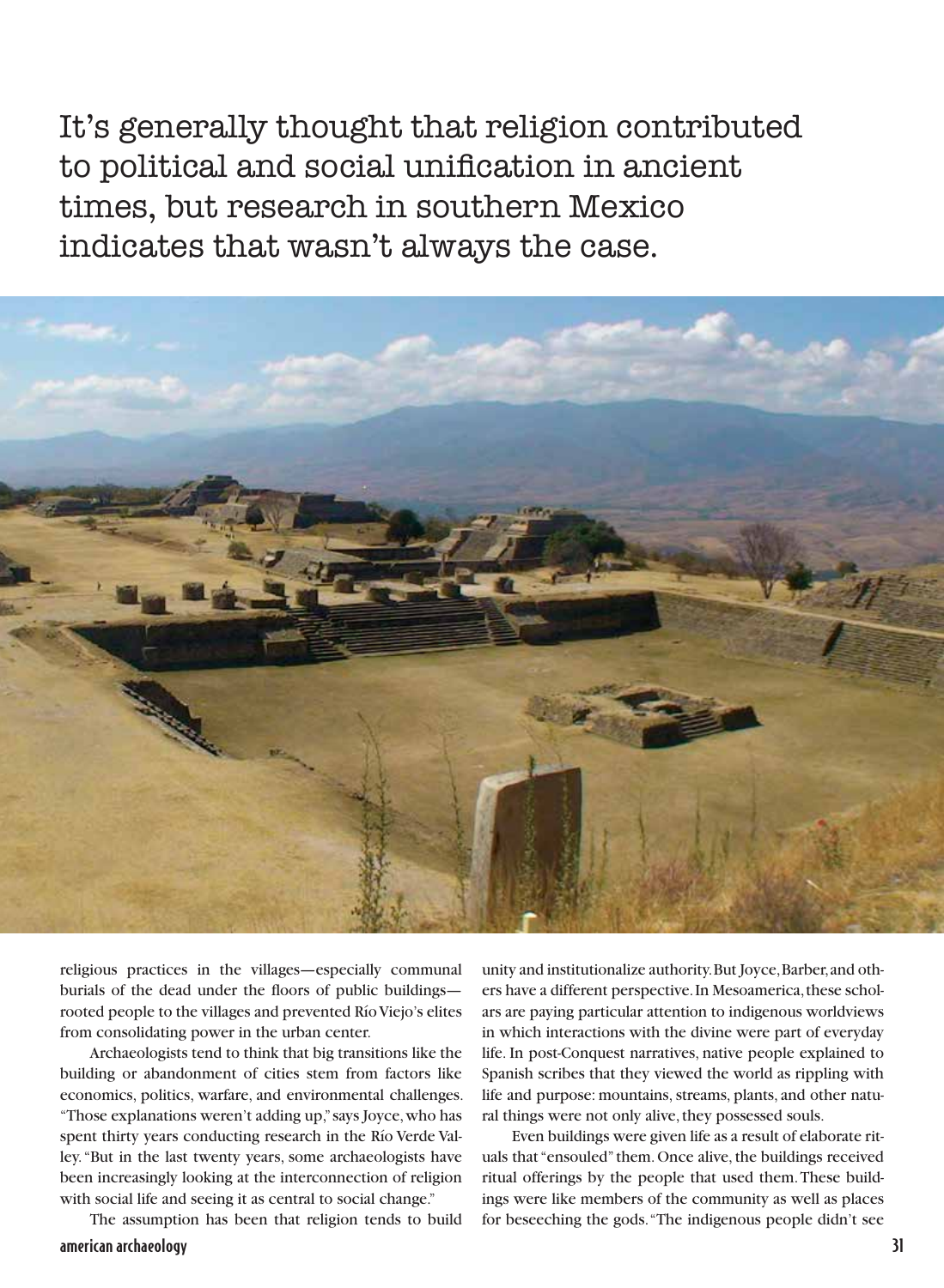

*Human burials (above) were the most significant ensouling rituals. This flute made of bone (below) was found at an elite burial in Yugüe.*

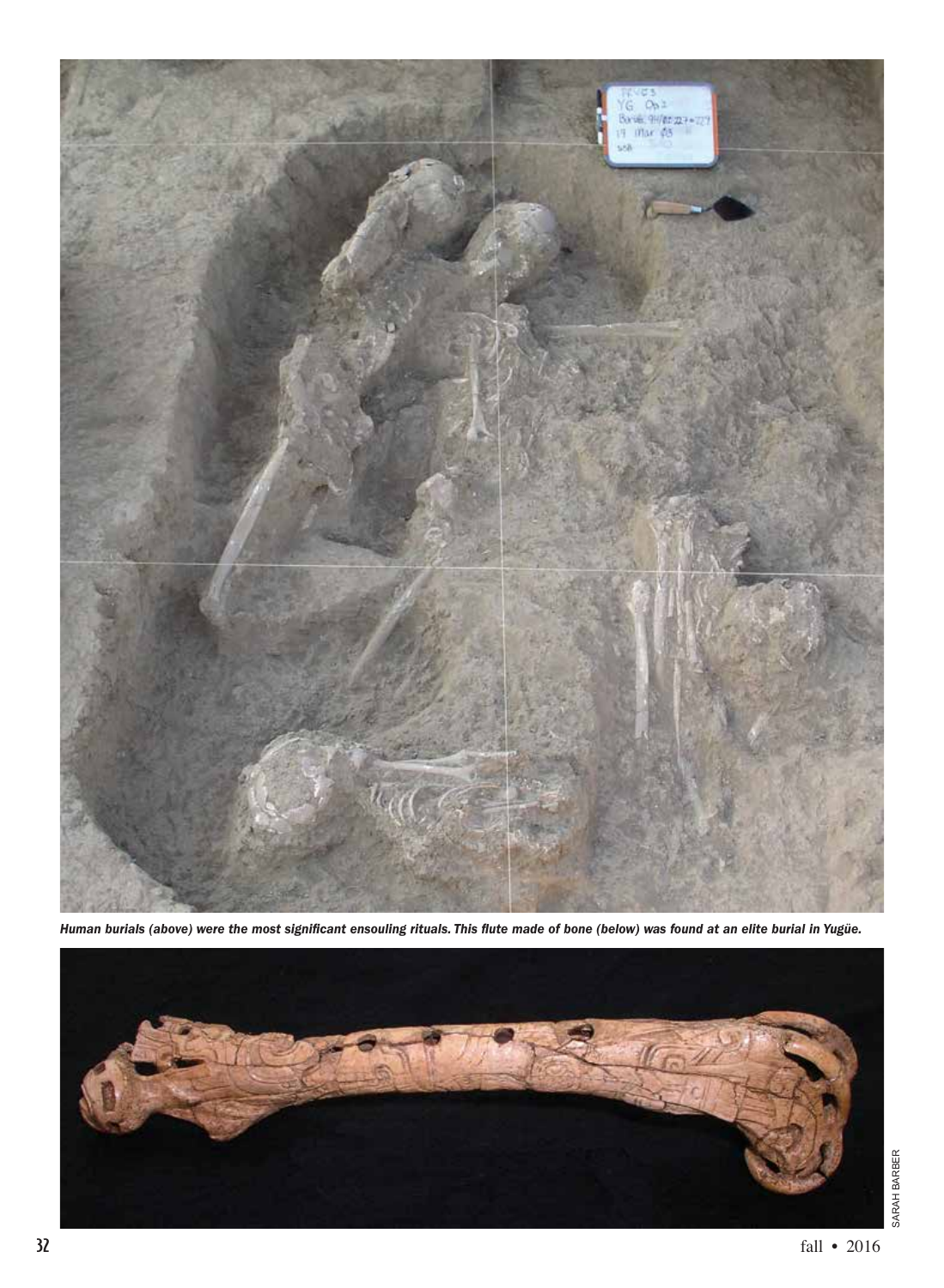the world in separate boxes the way we do: religion versus politics, or sacred versus mundane," Joyce says. "Where we might see the building of a church as a mundane thing and the rituals in the church as sacred, the distinction would be blurred for native people."

Given that religion was so tightly connected to everything else in the lives of these indigenous people—to politics, economics, agriculture, trade, and domestic life—it could be a tremendous force in both driving and hindering social change. Sometimes religious ceremonies were conducted on a larger scale and in grander places, like the acropolis or the Main Plaza at Monte Albán. Religion was also exploited by aspiring leaders to gain influence. In fact, Barber believes religion may be the driving force in the formation of Mesoamerican cities.

"The more I study this, the more I think early urban societies look like religious phenomena," she says. "They were places where people could more effectively encounter the divine, both because of the architecture and layout of urban spaces and because people with special skill sets—rulers, priests, other practitioners—lived there. Getting in touch with the gods was one of the major factors influencing people's choices." But sometimes this attempt to scale up was not successful, and this is what Barber and Joyce believe happened in Río Viejo. Instead of a tool for unification, they argue that religion can also be "a crucible of tension and conflict," as they wrote in a recent paper that was published in the journal *Current Anthropology.*

In the Río Verde Valley, villagers practiced religious rituals<br>long before the development of the elite who organized<br>the building of the Río Viejo acropolis. At several smaller<br>sites throughout the valley, Joyce, Barber, n the Río Verde Valley, villagers practiced religious rituals long before the development of the elite who organized the building of the Río Viejo acropolis. At several smaller have uncovered the remains of other public buildings with ample evidence of significant ritual activity. In Cerro de la Virgen, Yugüe, Cerro de la Cruz, and San Francisco de Arriba, they have found artifacts from ritual feasting as well as offerings and human bones underneath, or near, where the feasts took place.

At San Francisco de Arriba, the objects buried under the floor were especially lavish: 500 beads, pendants made of greenstone and rock crystal, fragments of iron ore, and tiny jars that had been locally produced. At Cerro de la Virgen, they found 260 ceramic cylinders cached in granite-slab compartments buried beneath a floor at the edge of the public plaza. Another offering included a cylindrical vessel that was more than two-feet long, while a third offering featured a stone rain deity mask. In fact, Joyce says it's hard to dig a test pit in a public building at one of these smaller sites without finding a big cache of either bodies or goods.

"I have a grad student, Jeff Brzezinski, who just finished a dissertation project at Cerro de la Virgen," Joyce says. "He was digging in a ceremonial area and started finding all these offering vessels and granite slabs. He stopped digging after he found 90 vessels, because excavating and curating those things takes a long time. But he could have kept digging and kept getting more and more vessels."



american archaeology 33  *Carved stone slabs from a building on Monte Albán's Main Plaza show people performing autosacrifice and invoking their ancestors.*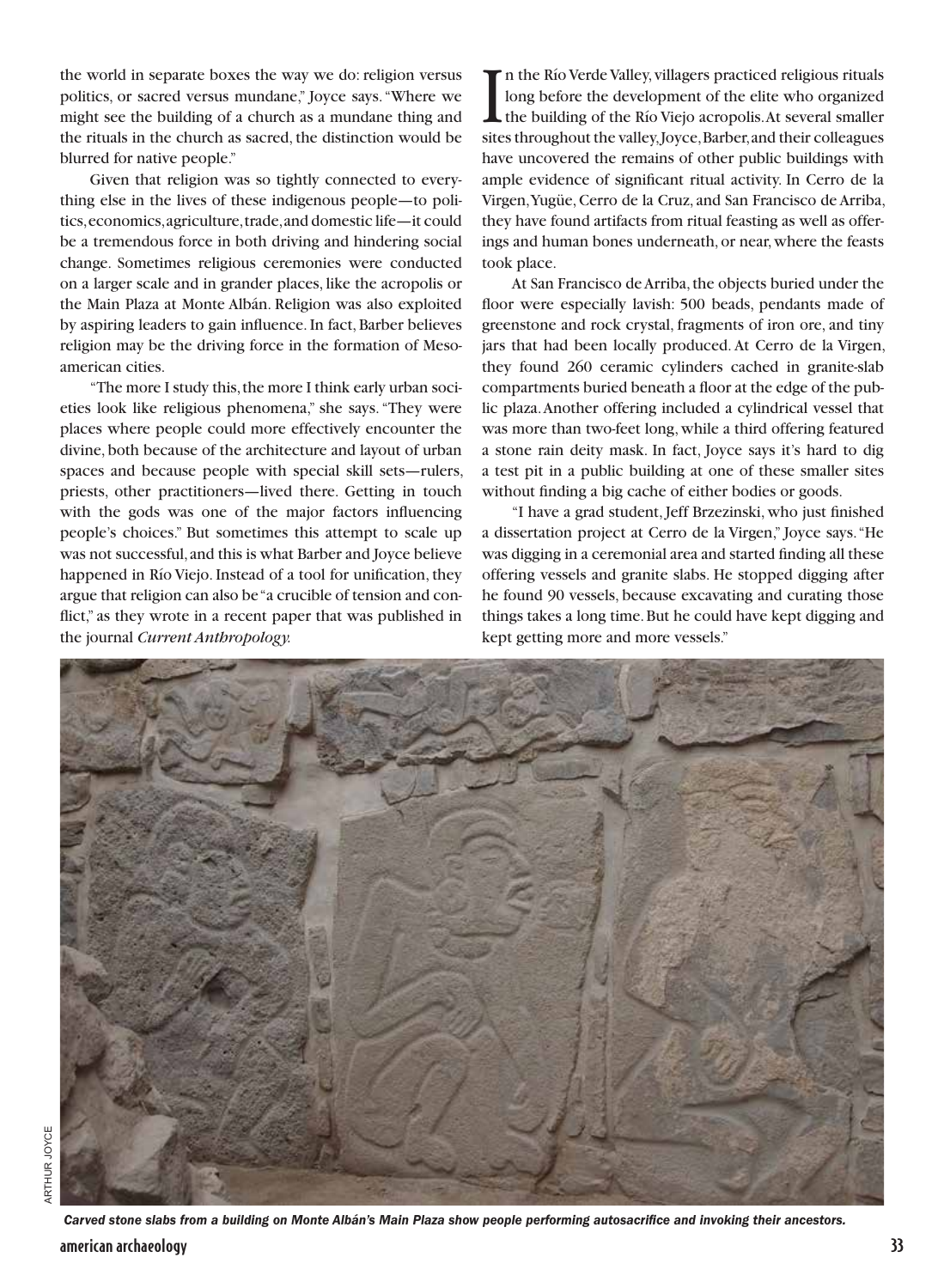Joyce and Barber believe these are examples of ritual caching to give the buildings a soul as well as to "feed" them through their years of use. One of Barber's very first Río Verde Valley excavation finds suggested this kind of ritual feeding: in Yugüe, she uncovered a cooking jar which had been filled with mussels and broken pottery, placed in a pit with dirt piled up to the jar's neck, and then set on fire.

"Who were they feeding?" she says. "They were clearly leaving these things as offerings and not feeding themselves. The only interpretation is that this is food being left for the place. That matches with the literature saying that buildings and temples have souls and needs, and that you feed them to build a relationship."

Human burials were the most important of these ensouling rituals. As in many cultures around the world, these people regarded the dead as powerful advocates who had already passed out of the corporeal world and could help them speak to the gods. Villagers gathered to open the floors of their ceremonial buildings and deposit the bodies of their ancestors—thereby implanting their souls into the space—often pushing aside the bones of a previous burial to make room for the new arrivals. The elite were sometimes buried with commoners, adding their extra clout with the gods to the mix. In Yugüe, for instance, the bones of a young man who showed no evidence of hard labor, wore a decorative iron-ore mirror as a pendant, and held a fancy flute—all indications that he was a ritual specialist and a member of the elite—were mixed with the bones of commoners.

 Having excavated Río Viejo's acropolis for four years, Joyce and Barber found evidence of feasting, but no hint that ensoulment and feeding rituals took place there. This leads them to conclude that despite Río Viejo's powerful rulers and its appeal as a religious center, the villagers had established such deep ties to their local ritual spaces that they would not abandon them for the city. They were not going to leave the bones of their ancestors behind. The leaders at Río Viejo could persuade the villagers to build the acropolis and come for an occasional feast, but nothing more. The people remained in their villages, largely beyond the leaders' control.

Things played out very differently in Monte Albán. The city lies on a majestic mountaintop commanding a view of the Valley of Oaxaca. The Main Plaza was built city lies on a majestic mountaintop commanding a to hold several thousand people, with a north-south orientation that could incorporate important astronomical events. Joyce suggests the city was established by people who abandoned other communities in the valley. Even some 1,000 years after its collapse, Monte Albán remains powerfully numinous. "Anyone who visits there today feels as if they're among the gods," Barber says. "People went back there to conduct rituals long after the collapse, even people of different ethnicities."

In the Valley of Oaxaca, excavations show that people buried their dead under the floors of their homes rather than using them as community offerings to ensoul public ceremonial spaces. As a result, there was less to hold them to the



*This elite Monte Albán residence included an elaborate stone masonry tomb. It's an indication of the wealth and power of the city's early rulers*